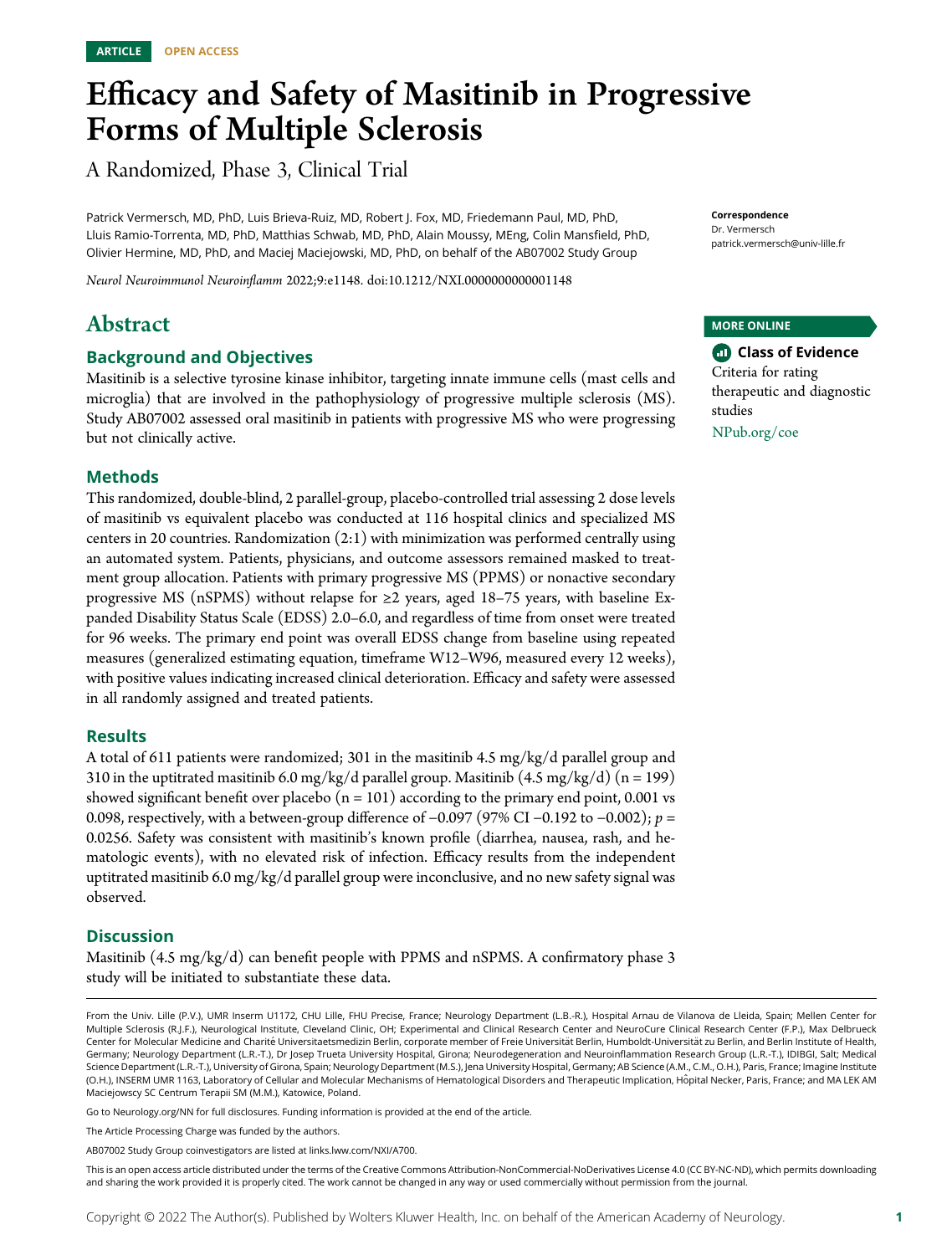# **Glossary**

 $9-HPT = 9$ -hole peg test;  $AE =$  adverse event;  $ALS =$  amyotrophic lateral sclerosis;  $EDSS =$  Expanded Disability Status Scale;  $EQ\text{-}VAS =$  Health State Visual Analogue Scale;  $GEE =$  generalized estimating equation;  $HR =$  hazard ratio; JTR = jump to reference; LSM = least-squares mean;  $mITT$  = modified intention to treat;  $MS$  = multiple sclerosis;  $MSFC$  = MS functional composite; MSQOL = MS quality of life; nSPMS = nonactive secondary progressive MS; PASAT-3 = Paced Auditory Serial Addition Test-3; PPMS = primary progressive MS; SAE = serious nonfatal AE; T25FW = Timed 25-Foot Walk Test.

### Trial Registration Information

The first participant was randomized to study AB07002 on August 25, 2011. The trial was registered with the European Clinical Trials Database (#EudraCT 2010-021219-17) on July 1, 2011 ([clinicaltrialsregister.eu/ctr-search/trial/2010-021219-17/ES](http://www.clinicaltrialsregister.eu/ctr-search/trial/2010-021219-17/ES)) and with [ClinicalTrials.gov](http://ClinicalTrials.gov) (#NCT01433497) on September 14, 2011 ([clinicaltrials.gov/ct2/show/NCT01433497](https://clinicaltrials.gov/ct2/show/NCT01433497)).

### Classification of Evidence

This study provides Class II evidence that masitinib 4.5 mg/kg/d decreased progression of disability, measured by the EDSS, in adults with PPMS or patients with nSPMS (with no exacerbations in the last 2 years).

Multiple sclerosis (MS) is an inflammatory, demyelinating, and degenerative disease of the CNS. The clinical course of MS is heterogeneous with patients falling into 2 core categories from a pharmacotherapy perspective.<sup>1-3</sup> The first category, relapsing disease, is associated with processes of inflammatory demyelination, resulting in relapses followed by remissions. The second category, progressive disease, is associated with processes of progressive neurodegeneration resulting in a gradual accrual of neurologic disability. Additional MS phenotype descriptors are based on disease activity (determined by clinical relapses and/or MRI activity) and disease progression (measured by clinical evaluation). $4$  Hence, progressive MS can be described as active and with/without progression or not active and with/without progression.

The vast majority of MS drugs primarily benefit active/relapsing forms of MS with limited efficacy in the progressive forms. This therapeutic divide is consistent with the growing opinion that active/relapsing MS and progressive MS are primarily driven by different disease mechanisms; the former characterized by activity of the peripheral adaptive immune system and the latter by an additional, predominant activity of the innate immune system, compartmentalized within the CNS.<sup>5-9</sup> Hence, there is an urgent need for innovative drugs that better target the innate immune system and are capable of accumulating within the CNS at sufficient therapeutic concentration.

Clinical proof of concept that masitinib, an oral tyrosine kinase inhibitor, slows disability progression in patients with progressive MS was previously demonstrated in a small phase 2 trial.<sup>10,11</sup> Masitinib has also demonstrated neuroprotective action in amyotrophic lateral sclerosis (ALS) and Alzheimer disease, via inhibition of microglia, macrophage, and mast cell activity.<sup>11-15</sup> These are types of innate immune cells that are present in the CNS and are involved in the pathophysiology of progressive MS.16-18 Here, we report findings from the phase 3 AB07002 study, the objective of which was to assess whether masitinib can decrease progression of disability, measured by the Expanded Disability Status Scale (EDSS), in adults with primary progressive MS (PPMS) or patients with nonactive secondary progressive MS (nSPMS) (with no exacerbations in the last 2 years).

# Methods

### Study Design and Oversight

Study AB07002 was an international, phase 3, randomized, double-blind, 2 parallel group, placebo-controlled trial over a 96-week treatment period. Patients were randomly assigned  $(2:1)$  to receive masitinib at 4.5 mg/kg/d (administered orally as 2 daily intakes) or equivalent placebo. A second, independent parallel group was introduced as an amendment in which patients were randomly assigned (2:1) to receive masitinib (administered orally as 2 daily intakes) at an initial dose of 4.5 mg/kg/d for 12 weeks that was then titrated to a planned dose of 6.0 mg/kg/d or equivalent placebo. This amendment effectively replaced a masitinib 6.0 mg/kg/d (starting dose) treatment arm, which was terminated following recruitment of 45 patients without analysis, with a lower-risk cohort to improve benefit/risk balance (see eMethods, [links.](http://links.lww.com/NXI/A699) [lww.com/NXI/A699](http://links.lww.com/NXI/A699)). Each parallel group was therefore effectively run as a separate study, distinct in matters of statistical analysis and control arm. Dose reduction or treatment interruption was allowed for moderate or severe safety event according to predefined criteria (see eMethods).

Another notable amendment concerned the primary efficacy analysis, originally defined as MS functional composite (MSFC), which was modified to the EDSS (protocol version 9.0, September 2016, after 19% [114/611] of patients could have reached the 96-week time point). This was done following issuance of guidance from the European Medicines Agency Committee for Medicinal Products for Human Use,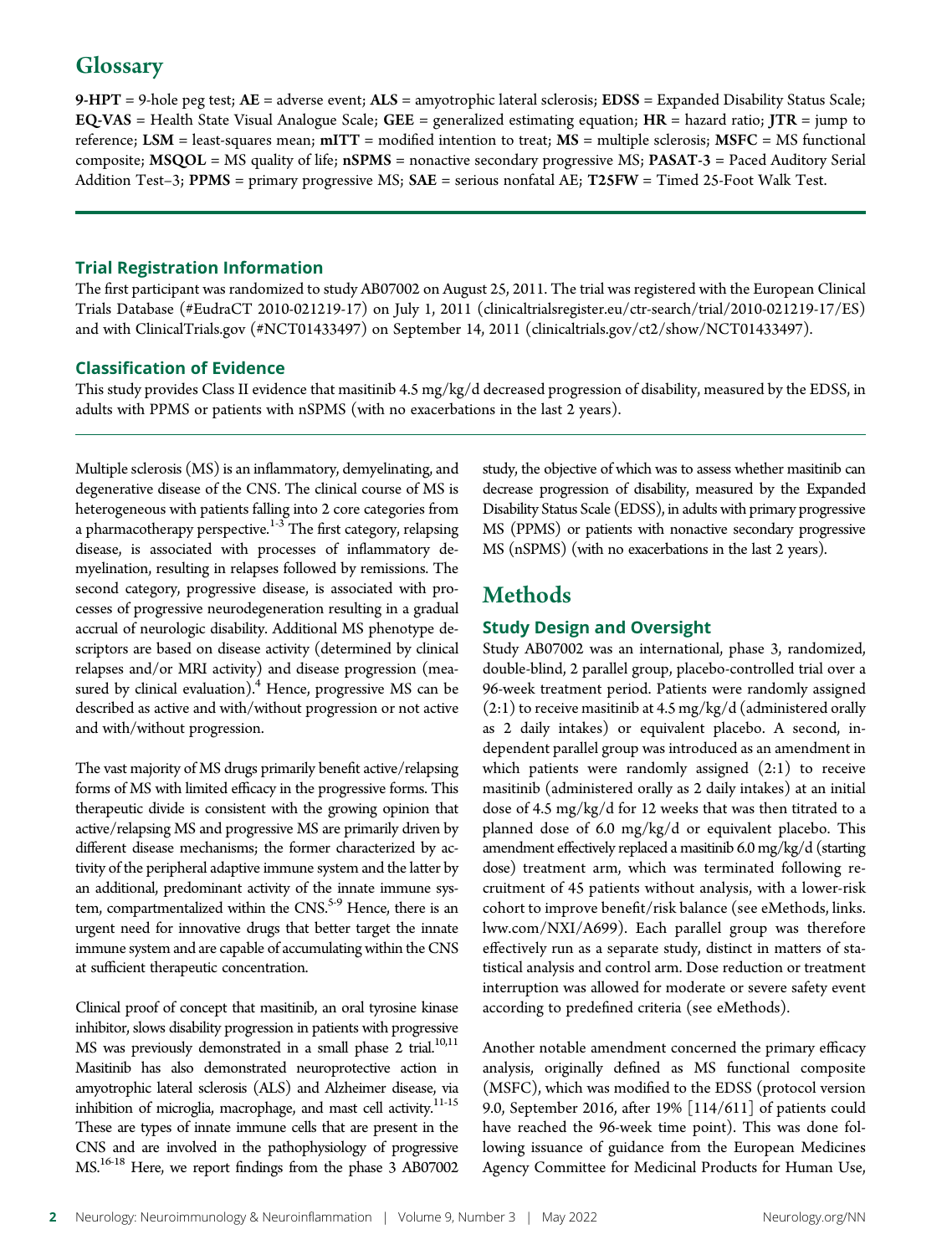stating that the EDSS was the only validated outcome measurement to determine disability in MS and that MSFC should be used as a secondary measurement of disability.<sup>19</sup>

### Patients

Key eligibility criteria were an age of 18–75 years, MS diagnosis (regardless of time from onset) according to the revised McDonald criteria of PPMS or nSPMS without relapse for at least 2 years prior to inclusion, and a baseline score on the EDSS of 2.0–6.0 inclusive (range, 0 to 10.0 in 0.5-point increments, with higher scores indicating greater disability).<sup>2,20</sup> In addition, clinical evidence (medical record) of disability progression over the preceding 2 years (as measured by an increase in the EDSS score of at least 1.0 point) was required. The targeted population therefore comprised patients with progressive MS who are progressing but not clinically active (i.e., evidence of disability accumulation over time without relapses). $4$  Key exclusion criteria were concurrent/recent use of immunomodulators, immunosuppressants, interferon beta-1, glatiramer acetate, corticosteroids, or any investigational drug with predefined wash-out periods to avoid potential confounding effects (see eMethods for further details, [links.lww.com/NXI/A699](http://links.lww.com/NXI/A699)).

### Outcomes and Statistical Analysis

Patients were centrally randomized using a computerized central randomization system and minimization method according to the covariates of MS phenotype (PPMS or nSPMS), baseline EDSS score, baseline MSFC subscale scores, and geographical region. Patients and study staff remained masked to treatment assignment for the duration of the study, with site segregation (nonconcurrent recruitment) for the 2 parallel groups. Evaluations were obtained by experienced assessors who were not otherwise involved in patient management. No neuroimaging analyses were included in this protocol.

An estimated 300 patients (200 in the masitinib treatment arm) were required to demonstrate the superiority of masitinib (4.5 mg/kg/d) vs placebo for EDSS (repeated-measure analysis including time points from W12 to W96) at a significant level of 5% for a 2-sided test and with a power >80%, based on a difference of means equal to 0.2 points (SD 0.4). The hypothesized response estimates were based on empirical knowledge from phase 2 (AB04011) data, with the same estimate independently applied to the uptitrated 6.0 mg/kg/d masitinib parallel group.

Primary efficacy analysis was performed according to a modified intention-to-treat (mITT) data set (i.e., ITT data set minus patients having no intake of drug). The primary end point was change from baseline on the EDSS, calculated using repeatedmeasures methodology (i.e., generalized estimating equation [GEE]) based on all time points measured every 12 weeks over 96 weeks (δEDSS); i.e., a population-averaged score comprising 8 consecutive data points from each patient. Note that the EDSS is an ordinal scale and that application of GEE methodology is an established approach for the analysis of ordinal categorical longitudinal data. An advantage of such an approach is that it circumvents many of the limitations associated with mean (single time point) change in the EDSS score from baseline (see the Discussion section).<sup>21,22</sup> Results were expressed as least-squares mean (LSM) change on the EDSS from baseline (δEDSS, wherein a positive value indicates disability progression), with treatment effect (masitinib vs placebo) reported as the betweengroup difference  $(\Delta LSM)$ , wherein a negative value favors masitinib). The change on the EDSS from baseline was calculated using a GEE model with normal distribution and identity link function, 97.04% CIs, and 2-sided comparison at an overall alpha level of 0.030 (adjusted for a single interim analysis using Pocock alpha spending method, approximated by Hwang-Shih-DeCani function). Missing data were imputed via last observation carried forward methodology for those patients discontinuing before week 96 because of a safety event or lack of efficacy.

Consistency of the primary analysis was tested using predefined sensitivity analyses (EDSS-related secondary endpoints), including change from baseline in ordinal EDSS score averaged for all time points over 96 weeks; a 3-level ordinal EDSS model (GEE [W12–W96]) wherein values of +1, 0, or  $-1$  were assigned for improved, stable, or worsening condition, respectively. This approach simultaneously measures intrasubject and intragroup incidence of positive and negative outcomes over duration of treatment. A worsening condition was defined as an increase from baseline in the EDSS of ≥1.0 point for a baseline score of ≤5.5 or of ≥0.5 points for a baseline score of >5.5 points. Likewise, an improving condition was defined by a decrease from baseline in the EDSS of the aforementioned values. Further additional (missing data) analyses were performed on the primary EDSS and ordinal EDSS end points using a conservative jump-to-reference (JTR) approach, wherein missing data for reason of discontinuation due to lack of efficacy or safety event are imputed using estimates from the control group.<sup>23</sup> Finally, predefined time-to-event analyses included risk of EDSS progression (first progression and 12-week confirmed) with an additional analysis on risk of progression to an EDSS score of  $\geq$ 7.0 (representing wheelchair dependency).

Other secondary end points included change from baseline on the MSFC raw scores averaged for all time points over 96 weeks, and its component measures of timed 25-foot walk test (T25FW, averaged time from 2 tests), 9-hole peg test (9- HPT, averaged time from 2 tests on each hand), and Paced Auditory Serial Addition Test-3 (PASAT-3).<sup>24</sup> Quality of life was measured via change from baseline in the MS quality of life (MSQOL-54) subscales of physical health and mental health and the Health State Visual Analogue Scale (EQ-VAS) (a vertical visual analog scale wherein a score of 0 indicates worst imaginable health and 100 indicates best imaginable health). Similar to the primary analysis, calculations were based on repeated-measures methodology (mixed-effect model repeated measure, timeframe [W12–W96]).

Sensitivity analyses and secondary end points were tested at the 0.05 significance level. Time-to-event analyses were reported as Kaplan-Meier survival estimates with 95% CIs. All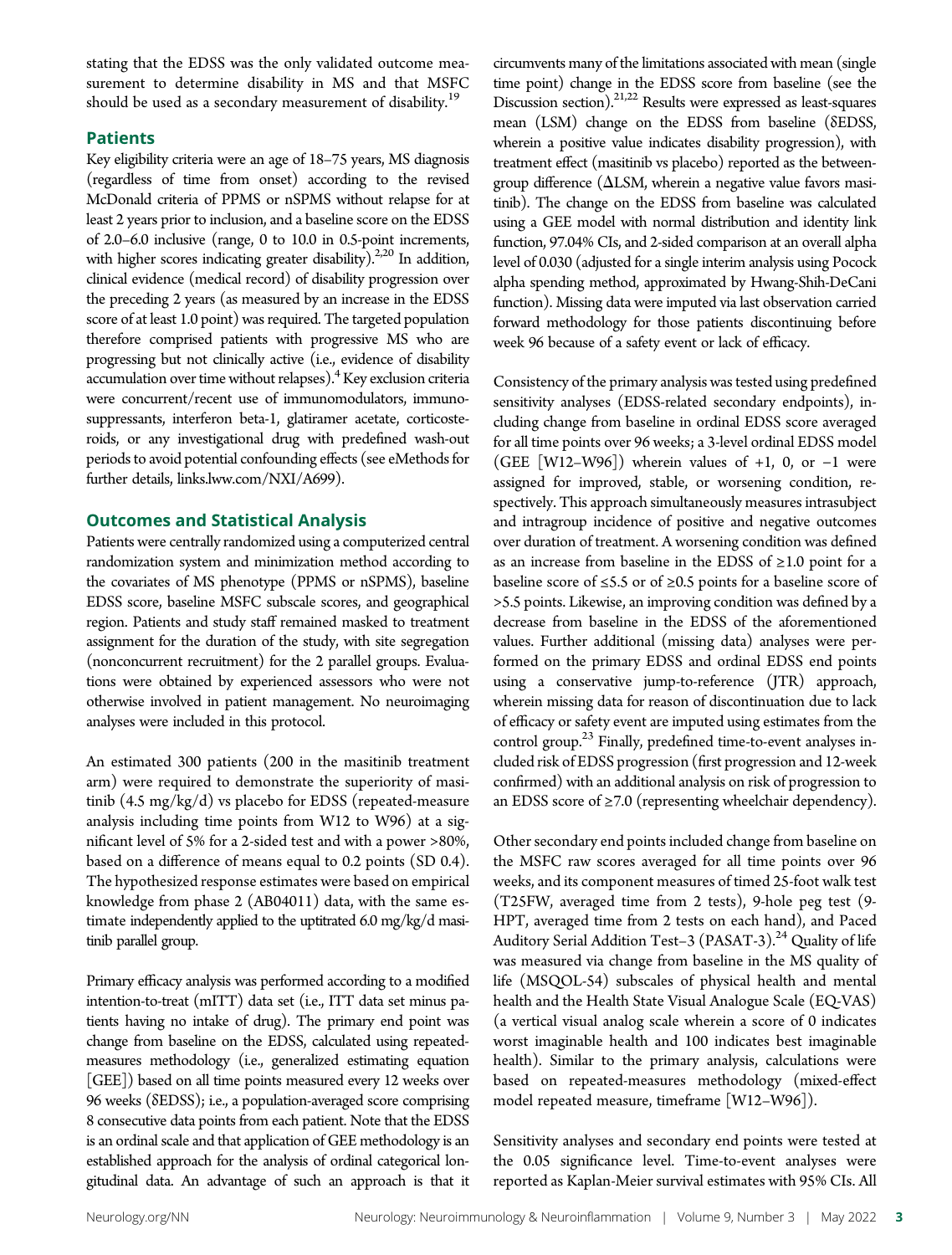

Figure 1 Patient Flow Diagram, Detailing Patient Disposition of the Masitinib 4.5 mg/kg/d Parallel Group and Uptitrated Masitinib 6.0 mg/kg/d Parallel Group

AE = adverse event; ITT = intention-to-treat data set; M4.5 = masitinib treatment arm from masitinib 4.5 mg/kg/d parallel group; mITT = modified intention to treat; nSPMS = nonactive secondary progressive multiple sclerosis; PBO = placebo treatment arm from the masitinib 4.5 mg/kg/d parallel group; PPMS = primary progressive multiple sclerosis; tM6.0 = masitinib treatment arm from the titrated 6.0 mg/kg/d parallel group; tPBO = placebo treatment arm from the titrated 6.0 mg/kg/d parallel group.

analyses and reporting procedures were performed using SAS version 9.4 (SAS Institute, Cary, NC).

The safety data set comprised all patients who received at least 1 dose of study medication (Figure 1). Patients were monitored for safety from date of informed consent until 28 days after discontinuing the study drug. Adverse events (AEs) were coded according to the MedDRA dictionary version 20.0.

### Standard Protocol Approvals, Registrations, and Patient Consents

Study AB07002 was designed by the sponsor (AB Science) and independent steering committee members, with study protocol and amendments (see eMethods, [links.lww.com/](http://links.lww.com/NXI/A699) [NXI/A699](http://links.lww.com/NXI/A699)) approved by relevant institutional review boards or ethics committee at each participating clinical site. The study was overseen by a steering committee, which provided overall supervision and scientific support for the study, and by an independent data safety monitoring committee, which periodically reviewed and evaluated safety data to provide recommendations regarding the patient safety. All patients provided written informed consent. Study AB07002 is registered with [Clinicaltrials.gov](http://Clinicaltrials.gov), number NCT01433497.

### Data Availability

Masitinib is under clinical investigation and has not yet been approved in any sought-after indication by any health authority worldwide. As such, there is no plan for data sharing at this point in time.

## **Results**

### Patients

From August 2011 through March 2017, a total of 611 patients from 116 hospital clinics and specialized MS centers in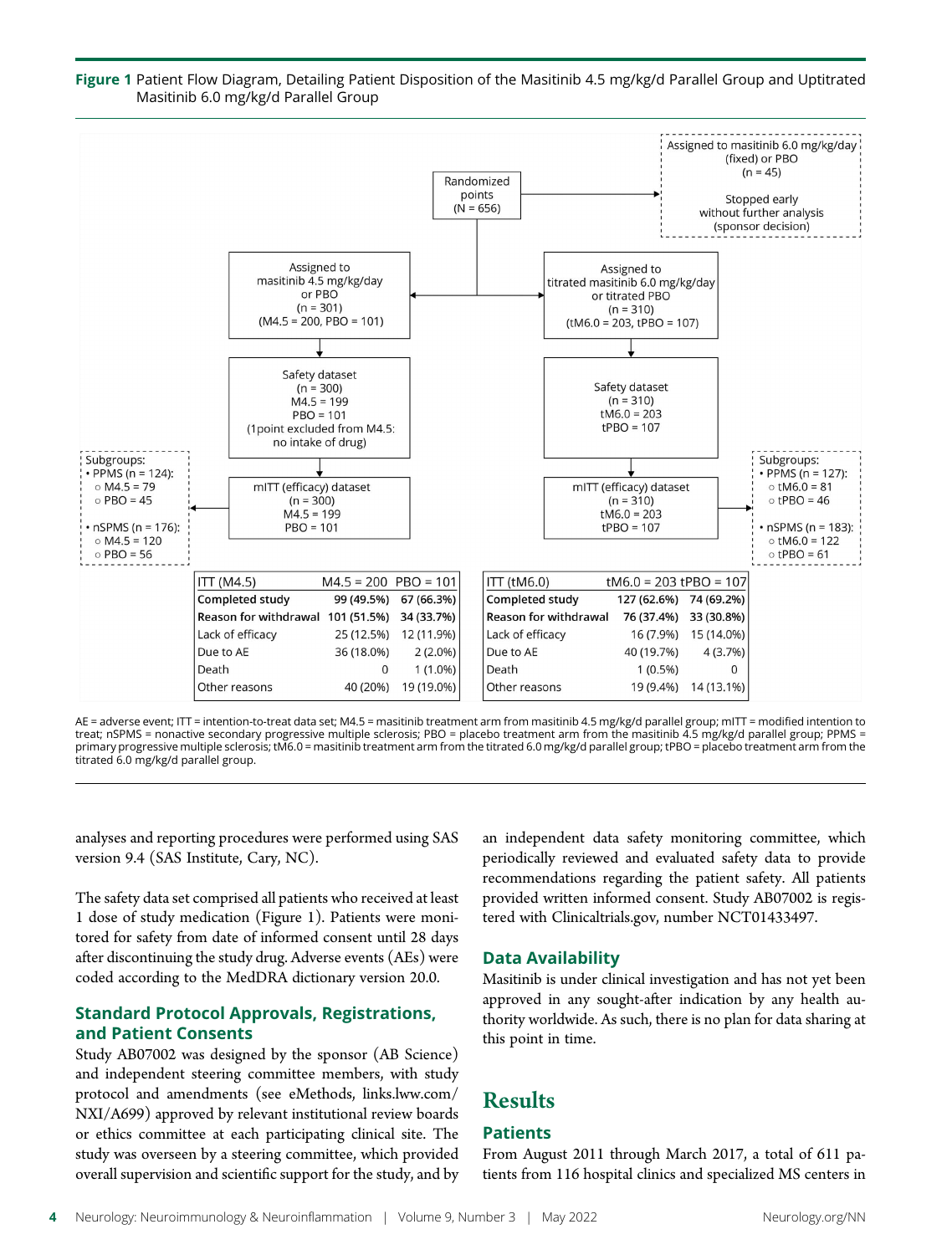|                             | Masitinib 4.5 mg/kg/d parallel group |                   | Titrated masitinib 6.0 mg/kg/d parallel group |                    |
|-----------------------------|--------------------------------------|-------------------|-----------------------------------------------|--------------------|
|                             | $M4.5$ (n = 200)                     | PBO ( $n = 101$ ) | tM6.0 ( $n = 203$ )                           | tPBO ( $n = 107$ ) |
| Gender (female), % (n)      | 55.5 (111)                           | 53.5 (54)         | 60.1 (122)                                    | 60.7 (65)          |
| Age, y                      |                                      |                   |                                               |                    |
| Mean $\pm$ SD               | $49.8 \pm 9.63$                      | $49.7 \pm 10.19$  | $48.6 \pm 10.10$                              | $48.8 \pm 9.68$    |
| Range (min-max)             | 24-69                                | $25 - 70$         | $25 - 70$                                     | $25 - 71$          |
| PPMS phenotype, % (n)       | 40 (79)                              | 45 (45)           | 39.9 (81)                                     | 43.0 (46)          |
| <b>EDSS score</b>           |                                      |                   |                                               |                    |
| Mean $\pm$ SD               | $5.2 \pm 1.07$                       | $5.1 \pm 1.06$    | $5.5 \pm 0.95$                                | $5.5 \pm 1.01$     |
| Range (min-max)             | $2 - 6$                              | $2 - 6$           | $3 - 6$                                       | $2 - 6$            |
| EDSS category, % (n)        |                                      |                   |                                               |                    |
| 6                           | 49.0 (98)                            | 47.5 (48)         | 49.3 (100)                                    | 47.7 (51)          |
| 5 and 5.5                   | 20.5 (41)                            | 20.8 (21)         | 24.1 (49)                                     | 19.6 (21)          |
| < 5.5                       | 30.5 (61)                            | 31.7 (32)         | 26.6 (54)                                     | 32.7 (35)          |
| MSFC T25FW, mean $\pm$ SD   | $22.8 \pm 31.52$                     | $22.7 \pm 37.91$  | $19.2 \pm 24.18$                              | $18.8 \pm 24.07$   |
| MSFC 9-HPT, mean $\pm$ SD   | $34.0 \pm 18.63$                     | $34.2 \pm 20.55$  | $32.9 \pm 14.30$                              | $35.1 \pm 25.53$   |
| MSFC PASAT-3, mean $\pm$ SD | $41.6 \pm 13.36$                     | $40.1 \pm 14.47$  | $41.9 \pm 13.29$                              | $42.2 \pm 12.36$   |
| Time since MS onset, y      |                                      |                   |                                               |                    |
| Mean $\pm$ SD               | $14.0 \pm 9.14$                      | $12.6 \pm 7.96$   | $14.2 \pm 9.96$                               | $12.5 \pm 8.81$    |
| Range (min-max)             | $1 - 41$                             | $2 - 37$          | $1 - 47$                                      | $1 - 44$           |
| Time since MS diagnosis, y  |                                      |                   |                                               |                    |
| Mean $\pm$ SD               | $9.1 \pm 7.77$                       | $9.0 \pm 8.17$    | $10.0 \pm 8.62$                               | $8.3 \pm 8.26$     |
| Range (min-max)             | $0 - 41$                             | $0 - 34$          | $0 - 43$                                      | $3 - 40$           |
| Region, % (n)               |                                      |                   |                                               |                    |
| Poland                      | 23.0 (46)                            | 17.8 (18)         | 40.4 (82)                                     | 39.3 (42)          |
| Germany/Spain/Ukraine       | 48.0 (96)                            | 44.6 (45)         | 28.1 (57)                                     | 29.0 (31)          |
| <b>Rest of the world</b>    | 29.0 (58)                            | 37.6 (38)         | 31.5 (64)                                     | 31.8 (34)          |

### Table 1 Baseline Patient Characteristics of the Masitinib 4.5 mg/kg/d Parallel Group and Uptitrated Masitinib 6.0 mg/kg/d Parallel Group (ITT Data Sets)

Abbreviations: 9-HPT = 9-hole peg test; EDSS = Expanded Disability Status Scale; ITT = intention-to-treat data set; M4.5 = masitinib treatment arm from masitinib 4.5 mg/kg/d parallel group; MSFC = multiple sclerosis functional composite; PASAT-3 = Paced Auditory Serial Addition Test–3; PBO = placebo treatment arm from masitinib 4.5 mg/kg/d parallel group; PPMS = primary progressive multiple sclerosis; T25FW = timed 25-foot walk test; tM6.0 = masitinib treatment arm from the titrated 6.0 mg/kg/d parallel group; tPBO = placebo treatment arm from the titrated 6.0 mg/kg/d parallel group.

20 countries were randomized to study AB07002: 301 in to the initial parallel group (masitinib dose of 4.5 mg/kg/d) and 310 in to the second parallel group (uptitrated masitinib dose of 6.0 mg/kg/d).

Considering the masitinib 4.5 mg/kg/d parallel group, 1 patient was excluded from the ITT data set because of no study drug intake, yielding safety and mITT data sets of 300 patients each: 101 and 199 patients in the placebo and masitinib treatment arms, respectively. A summary of population disposition for this cohort, including reasons for withdrawal prior to week-96, is described in Figure 1. Randomized patients to this parallel group were similar between treatment arms regarding baseline demographic and clinical characteristics (Table 1). The average age of patients from each treatment arm was approximately 50 years, with about 50% requiring a walking aid at baseline (EDSS score ≥6.0). The average EDSS scores were 5.1 and 5.2 for masitinib and placebo treatment arms, respectively, with patients with PPMS accounting for 40% and 45%, respectively. Baseline characteristics were also similar among the treatment arms of the PPMS and nSPMS subgroups (eTable 1, [links.lww.com/NXI/A699\)](http://links.lww.com/NXI/A699).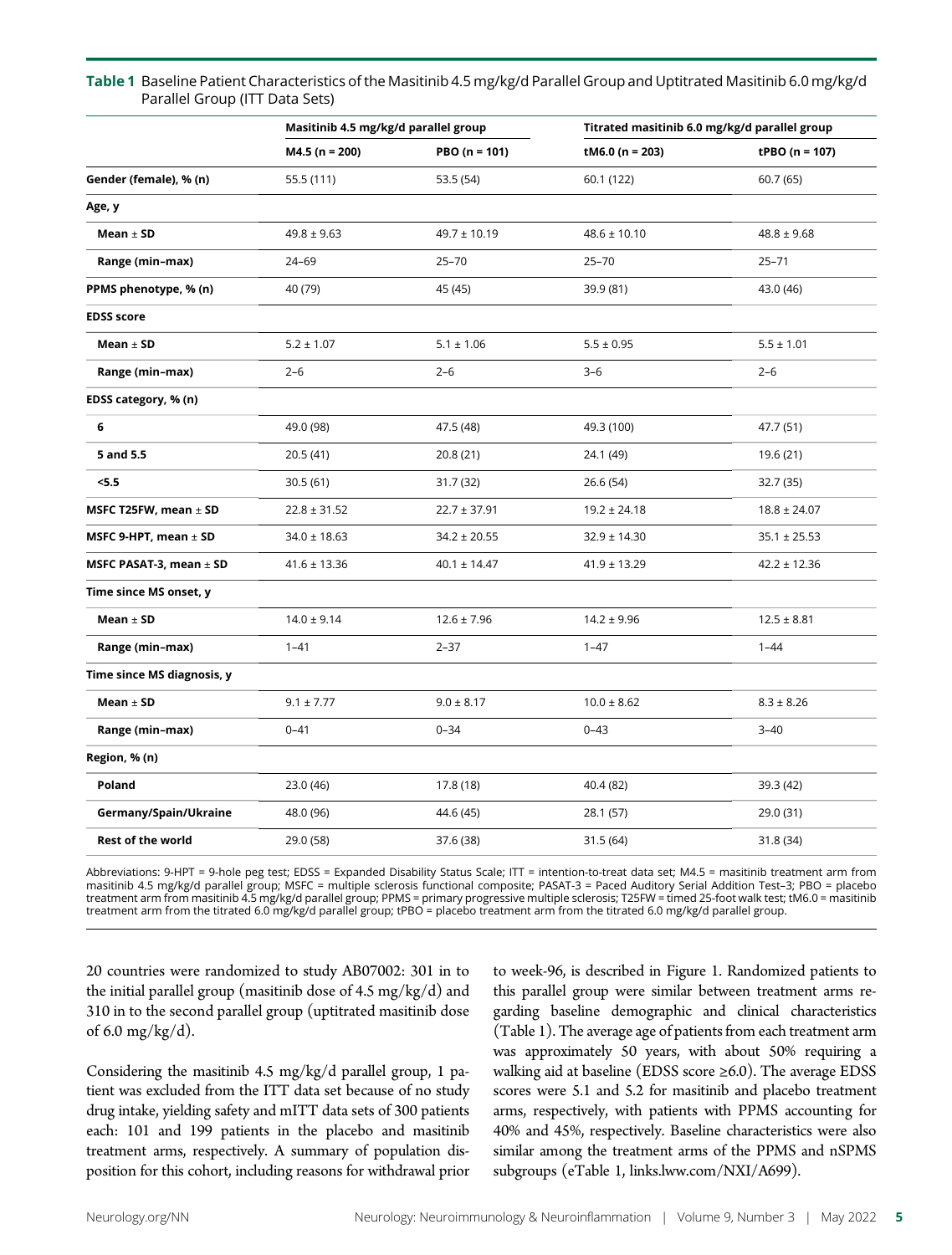### Table 2 Summary of Primary Efficacy End Point and Associated EDSS Sensitivity Analyses for the Masitinib 4.5 mg/kg/d Parallel Group (mITT Data Set)

|                                                                    |              | PBO (N = 101) M4.5 (N = 199) Output |                                             | <b>Statistic</b>          | p Value |
|--------------------------------------------------------------------|--------------|-------------------------------------|---------------------------------------------|---------------------------|---------|
| <b>Primary analysis</b>                                            |              |                                     |                                             |                           |         |
| δEDSS (SE); repeated-measures EDSS change                          | 0.098(0.041) | 0.001(0.034)                        | $-0.097$ (-0.192 to $-0.002$ ) <sup>a</sup> | Difference (97% CI) 0.027 |         |
| <b>EDSS sensitivity analyses</b>                                   |              |                                     |                                             |                           |         |
| 3-level ordinal EDSS model                                         | n/a          | n/a                                 | 0.610 (0.376 to 0.988)                      | OR (95% CI)               | 0.045   |
| Time-to-first EDSS progression (unconfirmed); events<br>n (%)      | 31 (30.7)    | 34 (17.1)                           | 0.58 (0.35 to 0.96)                         | HR (95% CI)               | 0.034   |
| Time-to-confirmed (12-wk) EDSS progression; events n (%) 18 (17.8) |              | 22(11.1)                            | $0.63$ (0.33 to 1.20)                       | HR (95% CI)               | 0.159   |
| Time-to-first EDSS score ≥7.0 (unconfirmed); events n (%)          | 6(5.9)       | 1(0.5)                              | n/a                                         |                           | 0.019   |
| Time-to-confirmed (12-wk) EDSS score $\geq$ 7.0; events n (%)      | 4(4.0)       | 0(0)                                | n/a                                         |                           | 0.013   |
| <b>EDSS JTR sensitivity analyses</b>                               |              |                                     |                                             |                           |         |
| JTR δEDSS (SE)                                                     | 0.105(0.035) | 0.015(0.028)                        | $-0.089$ ( $-0.173$ to $-0.006$ )           | Difference (95% CI) 0.037 |         |
| <b>JTR 3-level ordinal EDSS model</b>                              | n/a          | n/a                                 | 0.527 (0.274 to 1.012)                      | OR (95% CI)               | 0.054   |

Abbreviations: EDSS = Expanded Disability Status Scale; HR = hazard ratio; JTR = jump to reference; mITT = modified intention to treat; M4.5 = masitinib treatment arm from masitinib 4.5 mg/kg/d parallel group; n/a = not applicable; OR = odds ratio; PBO = placebo treatment arm; SE = standard error; δEDSS = least-squares mean difference in the EDSS (positive value indicates disability progression); ΔLSM = between-group difference in δEDSS (treatment effect; negative value favors masitinib).

This table contains data collected up until the end of the double-blind controlled treatment period as of the clinical cutoff date (November 12, 2019). <sup>a</sup> CI at 97.04% for primary analysis and at 95% for all other measures.

Considering the uptitrated masitinib 6.0 mg/kg/d parallel group, the ITT and safety data sets each comprised 310 patients: 107 and 203 patients in the placebo and masitinib treatment arms, respectively. A summary of population disposition for this cohort, including reasons for withdrawal prior to week-96, is described in Figure 1. Baseline characteristics were similar among the treatment arms (Table 1). Patients were again enrolled at an advanced stage of the disease (EDSS score ≥6.0 for 49.3% and 47.7% of masitinib- and placebotreated patients, respectively), with an average EDSS score of 5.5 for each treatment arm and average age of approximately 49 years. Patients with PPMS accounted for 40% and 43% of masitinib and placebo arms, respectively.

### Primary Efficacy Analysis

Masitinib (4.5 mg/kg/d) showed significant benefit over placebo with a δEDSS of 0.001 vs 0.098, respectively, and  $\Delta$ LSM of −0.097 (97% CI −0.192 to −0.002); *p* = 0.026 (Table 2). For the masitinib treatment arm, this δEDSS value represents a slight worsening in average change of EDSS from baseline over repeated time measures (adjusted for covariates), whereas an increased clinical deterioration in the EDSS was observed for placebo. A sustained treatment effect, indicative of a confirmed between-group difference, was evident from a time series plot of δEDSS, measured every 12 weeks over the 96-week treatment period (Figure 2A). For the subgroups of PPMS and nSPMS, the difference in  $\Delta$ LSM was −0.128 (95% CI −0.285 to −0.028) and −0.104 (95% CI −0.198 to −0.008), respectively, indicating a comparable treatment effect in both phenotypes.

Results from the second parallel group, with a titrated masitinib dose of 6.0 mg/kg/d, did not show any significant difference between the masitinib and placebo treatment arms, with a δEDSS of 0.009 (SE 0.035) vs −0.005 (SE 0.056), respectively, and DLSM of +0.014 (97% CI −0.111 to +0.140);  $p = 0.802$ . A time series plot of SEDSS, measured every 12 weeks over the 96-week treatment period, shows that in the PPMS subgroup, the placebo arm exhibited an atypical pattern of EDSS improvement relative to baseline during the early phase of the study (Figure 2B).

### Sensitivity Analyses on the EDSS for the Masitinib 4.5 mg/kg/d Parallel Group

Considering only the masitinib 4.5 mg/kg/d parallel group, sensitivity analyses on the EDSS were mostly convergent with the primary end point result, showing a significant advantage for masitinib 4.5 mg/kg/d relative to placebo (Table 2). For example, JTR sensitivity analysis for the primary end point gave a significant DLSM of −0.089 (95% CI −0.173 to −0.006;  $p = 0.037$ ). Likewise, the predefined ordinal EDSS score analysis showed that patients receiving masitinib had a significant 39% increased probability of having either disease improvement or an absence of disease progression relative to placebo (OR 0.610, 95% CI 0.376–0.988;  $p = 0.045$ ). For the PPMS subgroup, there was a relative risk reduction of 38% (OR 0.618, 95% CI 0.311–1.226), and for the nSPMS subgroup, there was a relative risk reduction of 50% (OR 0.504, 95% CI 0.251–1.012). JTR sensitivity analysis on the ordinal EDSS score showed a 47% increased probability of having either disease improvement or an absence of disease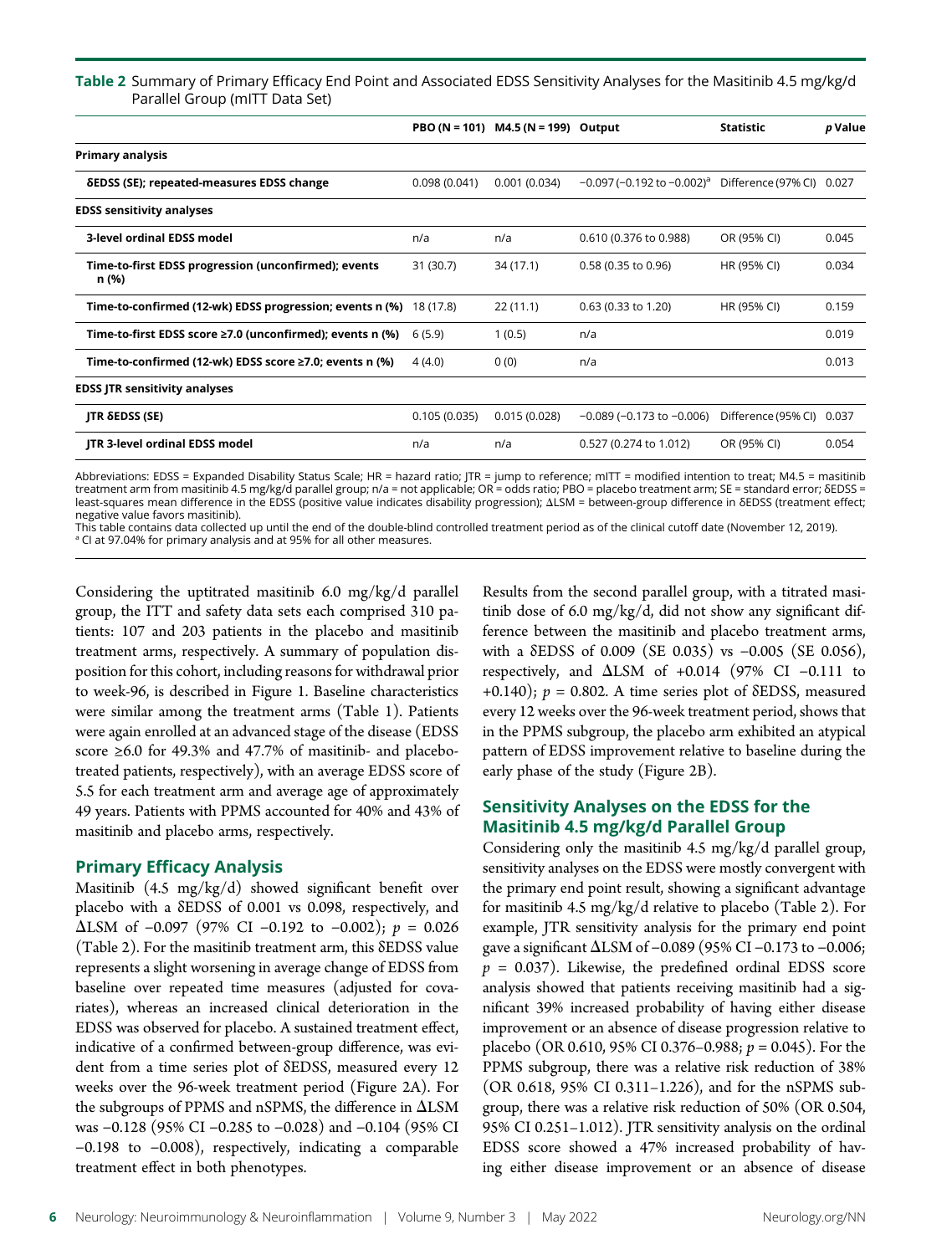progression in favor of masitinib (OR 0.527, 95% CI  $0.274-1.012$ ;  $p = 0.054$ ).

The percentage of patients with first EDSS progression was 17.1% (34/199) for masitinib (4.5 mg/kg/d) vs 30.7% (31/ 101) for placebo over a timeframe of 96 weeks, corresponding to a significant 42% risk reduction with masitinib (hazard ratio [HR] 0.58, 95% CI 0.35–0.96;  $p = 0.034$ ) (Figure 3). The percentage of patients with 12-week confirmed EDSS progression was 11.1% (22/199) for masitinib vs 17.8% (18/101) for placebo over a timeframe of 96 weeks, corresponding to a risk reduction of 37% with masitinib (HR 0.63, 95% CI 0.33–1.20;  $p = 0.159$ ) (Figure 3). Masitinib also significantly reduced the risk of progression to an EDSS score ≥7.0 (12 week confirmed), with no patients (0%) progressing to this stage over 96 weeks in the masitinib treatment arm vs 4 patients (4%) in the placebo arm ( $p = 0.013$ ) (eFigure 1, [links.](http://links.lww.com/NXI/A699) [lww.com/NXI/A699](http://links.lww.com/NXI/A699)). Sensitivity analyses and secondary end point analyses on the titrated masitinib 6.0 mg/kg/d data set were not performed because, in accordance to protocol, the primary end point was not met for this parallel group.

### Secondary End Point Analyses for the Masitinib 4.5 mg/kg/d Parallel Group

Considering only the masitinib 4.5 mg/kg/d parallel group, a significant difference in change from baseline of 9-HPT treatment period. (A) Masitinib 4.5 mg/kg/d parallel group, mITT. (B) PPMS subgroup of the masitinib titrated 6.0 mg/kg/ d parallel group PPMS subgroup (the dotted region indicates placebo arm's atypical pattern of EDSS improvement relative to baseline during the early phase of the study). EDSS = Expanded Disability Status Scale; δEDSS = least-squares mean difference in the EDSS (positive value indicates disability progression); mITT = modified intention-to-treat population; PPMS = primary progressive multiple sclerosis.

Least-squares mean difference in the EDSS from baseline (δEDSS) ± SE, measured every 12 weeks over the 96-week

(mixed-effect model repeated measures) was seen for masitinib relative to placebo ( $p = 0.039$ ), whereas there was a trend difference for EQ-VAS ( $p = 0.075$ ) (eTable 2, [links.lww.com/NXI/](http://links.lww.com/NXI/A699) [A699](http://links.lww.com/NXI/A699)). However, the majority of secondary end points did not show any discernible effect between arms, including the MSFC score ( $p = 0.729$ ), T25W ( $p = 0.385$ ), PASAT-3 ( $p = 0.381$ ), SQOL–physical health ( $p = 0.823$ ), and MSQOL–mental health  $(p = 0.578)$ .

Further consideration of subgroups showed that the positive secondary end point results were driven by a significant improvement for masitinib (4.5 mg/kg/d) in patients with nSPMS; 9-HPT had a ΔLSM of -5.442 (95% CI −10.030 to −0.854;  $p = 0.0204$ ) and EQ-VAS had a  $\Delta$ LSM of 3.59 (95% CI 0.375–6.814;  $p = 0.029$ ) (eTable 2, [links.](http://links.lww.com/NXI/A699) [lww.com/NXI/A699\)](http://links.lww.com/NXI/A699). A sustained trend in the nSPMS subgroup treatment effect was also evident from a time series analyses of secondary endpoints, measured every 12 weeks over the 96-week treatment period (eTable 3, [links.](http://links.lww.com/NXI/A699) [lww.com/NXI/A699](http://links.lww.com/NXI/A699)).

### Safety Analysis for the Masitinib 4.5 mg/kg/d Parallel Group

The incidence of AEs was 94.5% (188/199) for masitinib (4.5 mg/kg/d) vs 87.1% (88/101) for placebo (Table 3). AEs (MedDRA preferred terms, regardless of severity) that

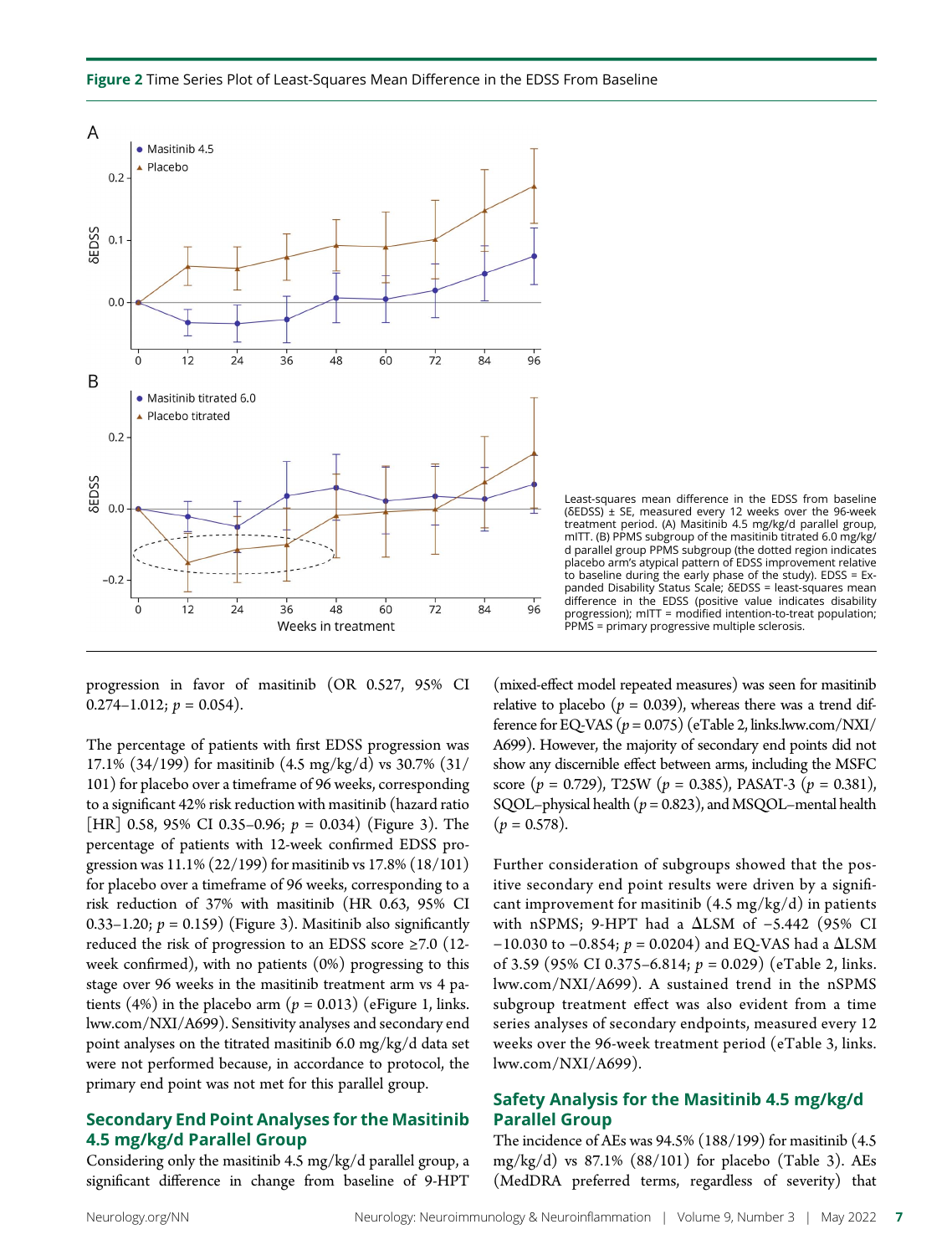



(A) Risk of first EDSS progression (unconfirmed), showing a risk reduction of 42% with masitinib. (B) Risk of confirmed EDSS progression (12 weeks), showing a risk reduction of 37% with masitinib. EDSS = Expanded Disability Status Scale; HR = hazard ratio; M4.5 = masitinib 4.5 mg/kg/d; PBO = placebo.

differed by ≥5% in incidence between treatment groups are presented in eTable 4 ([links.lww.com/NXI/A699\)](http://links.lww.com/NXI/A699). Those occurring more commonly for masitinib compared with placebo were diarrhea, maculopapular rash, nausea/vomiting, peripheral edema, pruritus, and various laboratory assessments. MS relapses were reported as an AE (by preferred term) with an incidence of 7.5% (15/199) for masitinib vs 6.9% (7/101) for placebo.

Table 3 Safety Summary of Treatment-Emergent AEs Over the 96-Week Treatment Period (Safety Data Sets, Regardless of Causality)

|                                           | Masitinib 4.5 mg/kg/d parallel group |                 | Titrated masitinib 6.0 mg/kg/d parallel group |                |
|-------------------------------------------|--------------------------------------|-----------------|-----------------------------------------------|----------------|
| Patients with $\geq 1$ event, % (n)       | $M4.5 (N = 199)$                     | $PBO (N = 101)$ | tM6.0 (N = 203)                               | tPBO (N = 107) |
| AE (any grade)                            | 94.5 (188)                           | 87.1 (88)       | 90.6 (184)                                    | 78.5 (84)      |
| AE leading to death <sup>a</sup>          | 0                                    | 2.0(2)          | 1.0(2)                                        | 0              |
| Serious AE (nonfatal)                     | 21.1(42)                             | 12.9(13)        | 23.2(47)                                      | 10.3(11)       |
| Serious AE (including death)              | 21.1 (42)                            | 14.9 (15)       | 24.2 (49)                                     | 10.3(11)       |
| AE permanent discontinuation <sup>b</sup> | 20.6(41)                             | 2.0(2)          | 21.2 (43)                                     | 8.4(9)         |

Abbreviations: AE = adverse event; M4.5 = masitinib treatment arm from masitinib 4.5 mg/kg/d parallel group; PBO = placebo treatment arm from masitinib 4.5 mg/kg/d parallel group; tM6.0 = masitinib treatment arm from the titrated 6.0 mg/kg/d parallel group; tPBO = placebo treatment arm from the titrated 6.0 mg/kg/d parallel group.

AEs were recorded until 28 days after treatment interruption with any AE not resolved at the death of the patients recorded as an AE leading to death. <sup>b</sup> AE leading to permanent discontinuation excluding death. Safety data set excluded 1 patient from ITT because of no intake of study drug.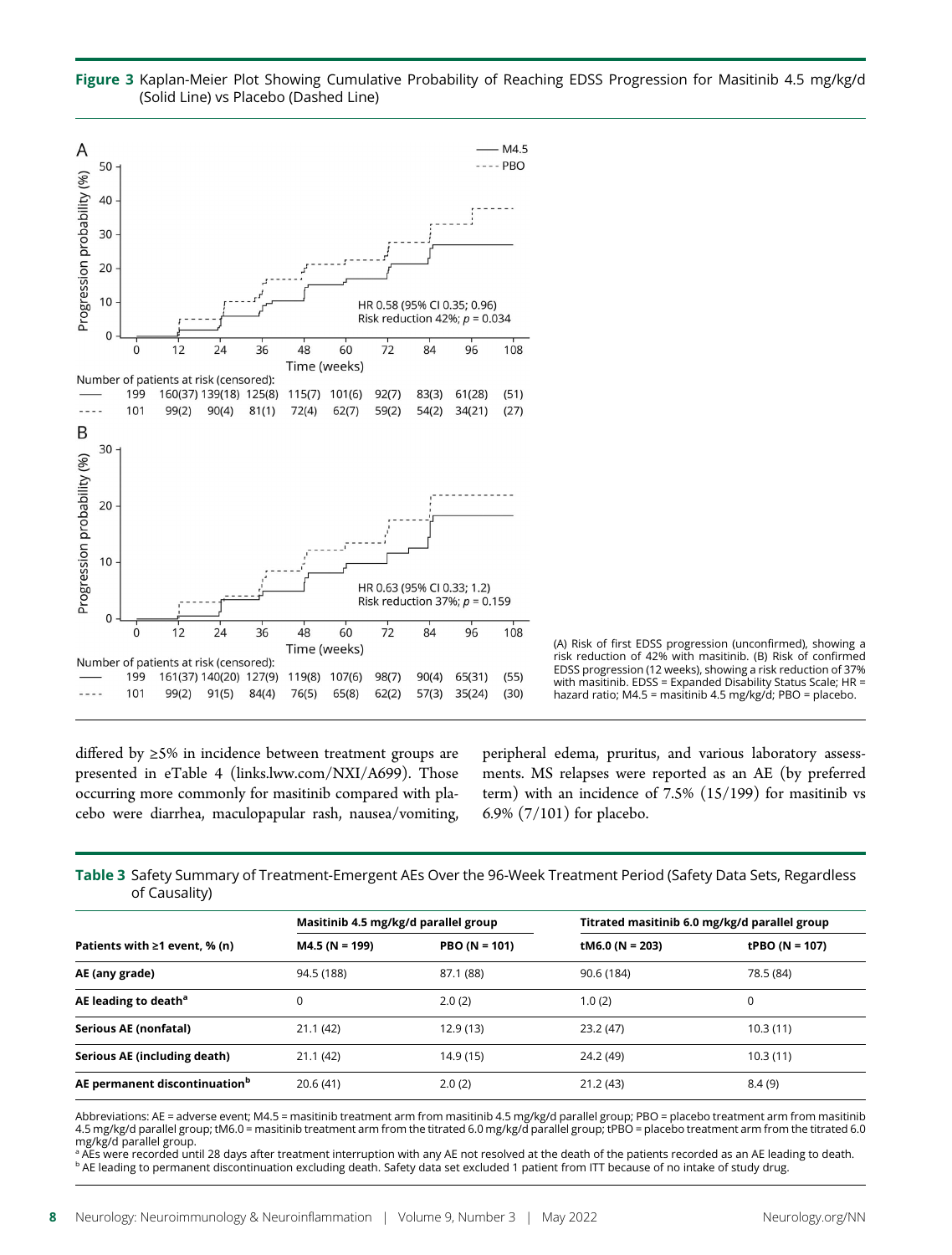The rate of serious nonfatal AE (SAE) was 21.1% (42/199) for masitinib vs 12.9% (13/101) for placebo. The most common treatment-emergent SAEs for masitinib (with an incidence ≥1.0%), were maculopapular rash, erythema multiforme, elevated gamma-glutamyl transferase, neutropenia, and palmar-plantar erythrodysesthesia syndrome (eTable 5, [links.lww.com/NXI/](http://links.lww.com/NXI/A699) [A699\)](http://links.lww.com/NXI/A699). The 2 cases of erythema multiforme were of moderate severity that resolved without sequelae following discontinuation. No death was reported in the masitinib treatment arm (Table 3).

Patient discontinuation before week 96 was similar between treatment arms for reasons categorized as missing at random (21.1% for masitinib vs 20.8% for placebo) and due to lack of efficacy (12.6% vs 11.9%, respectively) (Table 4). Discontinuations due to AE were however more frequent in the masitinib treatment arm (16.5% vs 1.0%, respectively); of which for masitinib, 6/33 (18%) and 14/33 (42%) were, respectively, based on investigator decision or patient decision due to nonsevere AE, and 4/33 (12%) patients were discontinued by the investigator in violation of safety protocol rules (i.e., discontinued treatment when protocol proposed dose reduction). Hence, more than 70% of those discontinuations were attributed to AEs that can be efficiently managed by dose reduction or temporary interruption.

Assessment according to clinical evidence of infections and infestations showed an overall incidence (regardless of severity) of 36.7% (73/199) for masitinib vs 35.6% (36/101) for placebo (eTable 6, [links.lww.com/NXI/A699\)](http://links.lww.com/NXI/A699). Rates according to anatomical site (e.g., upper respiratory tract, lower respiratory tract, and lower urinary tract) were well balanced between treatment arms, as was distribution of severity within each category. The only infectious complication reported as a SAE was urinary tract infection with an incidence of 1.0% in each treatment arm (2/ 199 vs 1/101, respectively) (eTable 5). Hence, there was no evidence of elevated risk of infection for masitinib relative to placebo over the 96-week treatment period.

### Safety Analysis for the Uptitrated Masitinib 6.0 mg/kg/d Parallel Group

The incidence of treatment-emergent AE and SAE for masitinib (titrated 6.0 mg/kg/d) was, respectively, 90.6% (184/203) and 23.2% (47/203) vs 78.5% (84/107) and 10.3% (11/107) for placebo (Table 3). The most common treatment-emergent AE for masitinib was nausea with an incidence of 11.3% (23/ 203) vs  $2.8\%$   $(3/107)$  for placebo. The most common treatment-emergent SAEs for masitinib were neutropenia (2%, 4/203) and maculopapular rash (2%, 4/203), with neither occurring in the placebo arm. During the study, there were 2 deaths (1%) in the masitinib titrated 6.0 mg/kg/d group (cellulitis and myocardial infarction) vs none for placebo.

# **Discussion**

Efficacy results from study AB07002 (as measured using the EDSS, the gold standard instrument for monitoring MS

| <b>Table 4</b> Summary of Reason for Premature |
|------------------------------------------------|
| Discontinuation for the Masitinib 4.5 mg/kg/d  |
| Parallel Group; Number (%) of Patients         |

| <b>Category of</b><br>discontinuation | Reason                             | M4.5<br>$(n = 200)$ | PBO<br>$(n = 101)$ |
|---------------------------------------|------------------------------------|---------------------|--------------------|
| Total                                 | Any reason                         | 100 (50.0)          | 34 (33.7)          |
| MAR                                   |                                    |                     |                    |
|                                       | <b>Total MAR</b>                   | 42 (21.0)           | 21 (20.8)          |
|                                       | Cancer                             | 2(1.0)              | 0                  |
|                                       | Death                              | 0                   | 1(1.0)             |
|                                       | Eligibility criteria<br>mistake    | 2(1.0)              | 0                  |
|                                       | Lost to follow-up                  | 1(0.5)              | 1(1.0)             |
|                                       | Not related TEAE                   | 3(1.5)              | 1(1.0)             |
|                                       | Procedures                         | 7(3.5)              | 6(5.9)             |
|                                       | Protocol non<br>compliance         | 2(1.0)              | 1(1.0)             |
|                                       | Regulatory<br>suspension           | 8(4.0)              | 3(3.0)             |
|                                       | Travel                             | 12 (6.0)            | 4 (4.0)            |
|                                       | Unknown                            | 5(2.5)              | 4(4.0)             |
| MNAR                                  |                                    |                     |                    |
|                                       | <b>Total MNAR</b>                  | 58 (29.0)           | 13 (12.9)          |
|                                       | Lack of efficacy                   | 25 (12.5)           | 12 (11.9)          |
|                                       | Drug-related TEAE                  | 33 (16.5)           | 1(1.0)             |
| <b>Drug-related TEAE</b><br>breakdown |                                    |                     |                    |
|                                       | Investigator decision <sup>a</sup> | 14 (7.0)            | 0                  |
|                                       | Severe                             | 8(4.0)              | 0                  |
|                                       | Moderate                           | 6(3.0)              | 0                  |
|                                       | Mild                               | 0                   | 0                  |
|                                       | Safety rule violation <sup>b</sup> | 4(2.0)              | 0                  |
|                                       | Severe                             | 0                   | 0                  |
|                                       | Moderate                           | 3(1.5)              | 0                  |
|                                       | Mild                               | 1(0.5)              | 0                  |
|                                       | Patient decision                   | 15(7.5)             | 1(1.0)             |
|                                       | Severe                             | 1(0.5)              | 0                  |
|                                       | Moderate                           | 12 (6.0)            | 1(1.0)             |
|                                       | Mild                               | 2(1.0)              | 0                  |

Abbreviations:  $M4.5$  = masitinib 4.5 mg/kg/d;  $MAR$  = missing at random; MNAR = missing not at random; PBO = placebo; TEAE = treatment-emergent adverse event.

 $^{\text{a}}$  Discontinuation based on investigator decision as per protocol safety rules.

**b Discontinuation based on investigator decision that was in violation of** protocol safety rules and could have been managed without need to discontinue. Adverse events described using MedDRA preferred terms.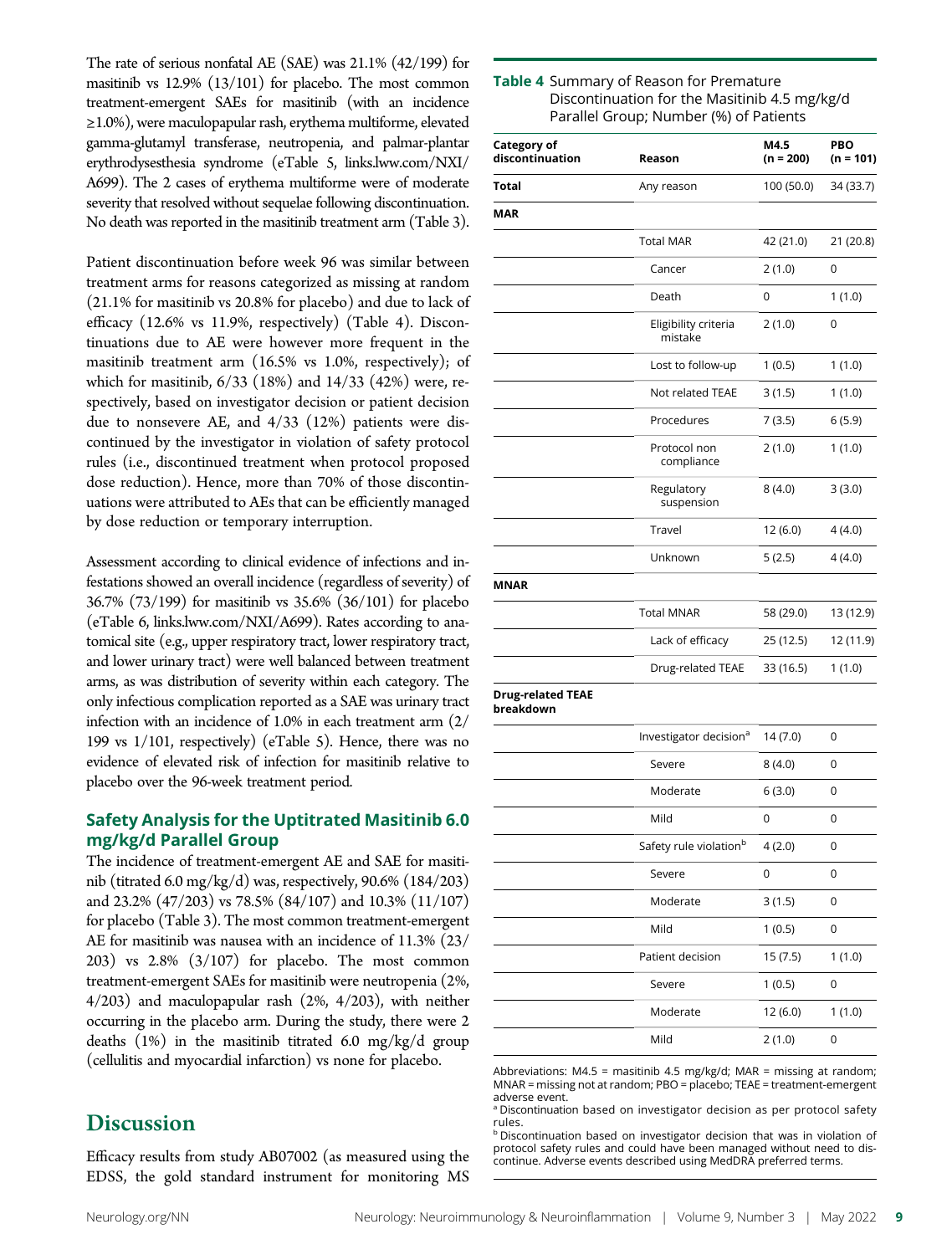disease severity) significantly favored masitinib (4.5 mg/kg/ d) over placebo. The observed primary end point treatment effect is supported by convergence in EDSS sensitivity analyses. Moreover, benefit was demonstrated in a relatively diverse population that comprised both PPMS and nSPMS subgroups.

Conversely, results from the uptitrated masitinib 6.0 mg/kg/d parallel group did not demonstrate any treatment effect. This was unexpected, the experience of masitinib in another neurodegenerative indication that also targeted mast cell and microglia activity (i.e., ALS) having indicated possible dosedependent efficacy.<sup>12</sup> One explanation for this divergent result is that the titrated 6.0 mg/kg/d parallel group placebo arm had an atypical pattern of EDSS improvement relative to baseline during the early phase of the study (Figure 2B), which then compromised all subsequent analysis and resulted in an implausible situation of the placebo arm showing an overall improvement relative to baseline after 96 weeks. What we can infer from these data, however, is that in terms of benefit/risk balance, the recommended masitinib dose for future development should be 4.5 mg/kg/d. This is based on an apparent absence of the dose-dependent treatment effect, as evidenced by similar EDSS time series profiles (i.e., rate of change in the EDSS over 96 weeks) for the masitinib 4.5 mg/kg/d and titrated masitinib 6.0 mg/kg/d treatment arms (Figure 2, A and B, respectively) and because of a more favorable safety profile for the masitinib 4.5 mg/kg/d cohort (Table 3).

An innovative design feature of study AB07002 is its use of EDSS repeated-measures GEE methodology for the primary efficacy outcome, as opposed to survival or disability progression analyses that consider a specific milestone. $^{25}$  The latter approaches ignore available data, both before and after reaching the milestone, do not consider differences between individual trajectories, and have a relatively low incidence of milestone attainment over 2 years in the placebo group. Conversely, GEE repeated-measure models, where observations are clustered within individuals, use all available information to generate a population-averaged interpretation of the data, which takes into account the fluctuating nature of EDSS over time (i.e., all detectable improvement and worsening). Furthermore, this approach accounts for time variation and the correlations between repeated measurements found in a longitudinal study design and is relatively insensitive to within and between patient EDSS measurement variability (i.e., due to missing data or investigator variability). Another advantage of this end point is a reduced sample size requirement for a given study power as compared with the conventional time to confirmed disability progression end point, although this gain comes at the expense of those secondary end points being underpowered. One potential caveat to this approach, however, is that there is no precedent for its use in other MS trials and that the numeric values associated with δEDSS (which is now effectively an interval scale) are not relatable to the original EDSS scores or intervals (which is an ordinal scale), making direct clinical interpretation more challenging.

Overall, safety results from this study were consistent with the known profile for masitinib (e.g., diarrhea, rash, nausea, peripheral edema, pruritus, and dyspepsia), and there were no new safety concerns.<sup>12,26</sup> There was no evidence of increased risk of infection with masitinib, which could prove advantageous compared with other MS drugs, many of which are associated with an increased risk of infectious complications both in terms of frequency (e.g., increased rates of minor infections) and severity (e.g., potentially life-threatening opportunistic infections such as progressive multifocal leukoencephalopathy). $27,28$ 

The only drug currently approved for treatment of PPMS is ocrelizumab, a humanized monoclonal antibody targeting the CD20 antigen on B cells, for which a single pivotal trial was conducted in PPMS, whereas there is no accepted drug for nSPMS (siponimod being approved solely for relapsing/active SPMS).<sup>29-31</sup> Comparison between masitinib AB07002 results and other treatments for progressive MS is complicated by important differences in study design, patient inclusion criteria, primary end points used, and pharmacologic action. For example, ocrelizumab is approved for treatment of patients with PPMS with active disease (imaging features characteristic of active inflammation at baseline) and early disease in terms of disease duration and level of disability (i.e., younger patients less than 45 years of age), as reflected in the indication approved by regulatory authorities.32 In contrast, the positive results from masitinib study AB07002 are in the context of a broader population with little restriction on age, no restriction on duration of disease, and targeting patients with progressive MS (both PPMS and SPMS) who are progressing but are not clinically active.

Mechanistic implications of masitinib's dual action against activated cells of the neuroimmune system may influence the future direction of drug development in progressive MS; for example, by prompting a move away from immunomodulating agents that predominantly target B-cell and T-cell signaling pathways or a combined therapeutic approach that targets both the peripheral adaptive and CNS innate immune systems. These positive clinical findings also provide compelling evidence implicating mast cells and/or macrophage/microglia to the pathophysiology of truly progressive MS. However, further preclinical studies are needed to better understand how masitinib's observed therapeutic benefit is attributable to inhibition of macrophage, microglia, and mast cell activity; for example, testing the hypothesis that masitinib is capable of switching the neuroimmune system from a neurotoxic state toward a neuroprotective state with resultant remodeling of the neuronal microenvironment.<sup>33</sup> Indeed, neuroprotection associated with masitinib's therapeutic targeting of these cells in other neurodegenerative disorders suggests that reduction of neuronal damage in MS is also probable.<sup>13,15</sup>

In conclusion, masitinib at 4.5 mg/kg/d can benefit patients by slowing EDSS-based disability worsening; however, validation of these findings via a confirmatory phase 3 study will be necessary, in part because neuroimaging data were not collected during the current study and also due to an absence of signal on secondary end points. Overall, study AB07002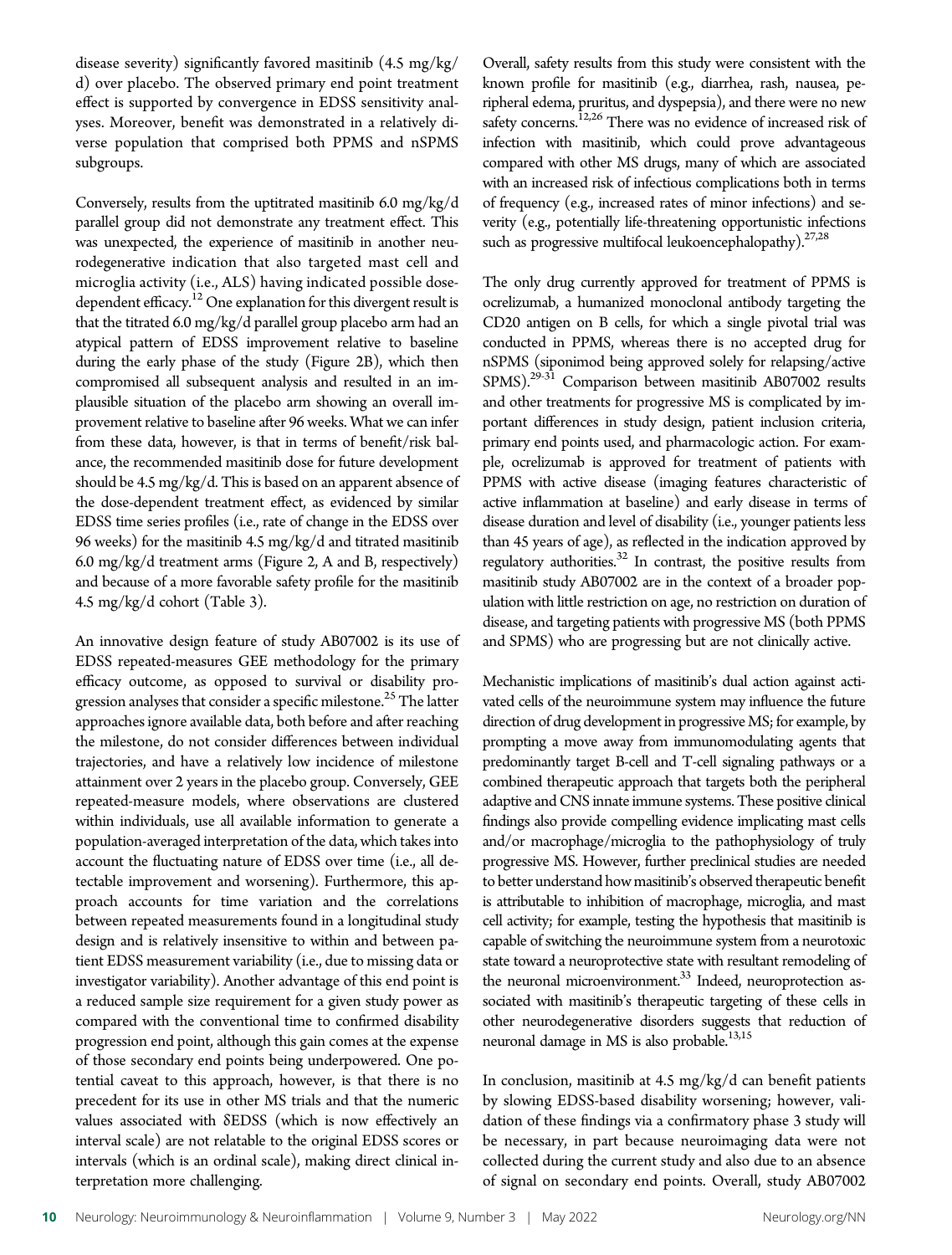represents the first successful randomized, controlled, phase 3 trial in progressive MS of a tyrosine kinase inhibitor, targeting innate immune cells.

### Acknowledgment

The authors thank the study participants, their families, and caregivers. They also thank the AB07002 Study Group Investigators.

### Study Funding

This study was supported by AB Science, Paris, France.

### **Disclosure**

Masitinib is under clinical development by the study funder, AB Science. P. Vermersch reports research support and/or personal fees from Biogen, Sanofi Genzyme, Novartis, Teva, Merck, Roche, Celgene and Imcyse. L. Brieva-Ruiz reports personal fees from Bayer, Celgene, Biogen, Genzyme, Merck, Novartis, Roche, Almirall, and Teva. R.J. Fox reports personal fees from AB Science, Actelion, Biogen, Celgene, EMD Serono, Genentech, Immunic, Novartis, Sanofi, and TG Therapeutics. F. Paul reports research support and/or personal fees from Bayer, Biogen Idec, Merck Serono, Alexion, Guthy Jackson Foundation, Viela Bio, Novartis, Roche, Sanofi Genzyme, Mitsubishi Tanabe, and UCB. L. Ramio-Torrenta reports personal fees and/or nonfinancial support from Biogen, Merck, Sanofi, Roche, Bristol Myers, Almirall, Novartis, and Teva. M. Schwab reports no competing interests. A. Moussy, C. Mansfield, and O. Hermine are employees and shareholders of AB Science. M. Maciejowski reports personal fees from Biogen, Novartis, Roche, Merck, and Bayer. Go to [Neurology.org/NN](https://nn.neurology.org/content/9/3/e1148/tab-article-info) for full disclosures.

### Publication History

Received by Neurology: Neuroimmunology & Neuroinflammation September 1, 2021. Accepted in final form January 12, 2022. Submitted and externally peer reviewed. The handling editor was Scott S. Zamvil, MD, PhD, FAAN.

### Appendix 1 Authors

| <b>Name</b>                      | Location                                                                                    | Contribution                                                                                                                                                                                                     |
|----------------------------------|---------------------------------------------------------------------------------------------|------------------------------------------------------------------------------------------------------------------------------------------------------------------------------------------------------------------|
| Patrick<br>Vermersch,<br>MD, PhD | Univ. Lille, UMR Inserm<br>U1172, CHU Lille, FHU<br>Precise, France                         | Drafting/revision of the<br>manuscript for content,<br>including medical writing for<br>content; major role in the<br>acquisition of data; study<br>concept or design; and analysis<br>or interpretation of data |
| Luis Brieva-<br>Ruiz, MD         | Neurology Department,<br>Hospital Arnau de Vilanova<br>de Lleida, Spain                     | Drafting/revision of the<br>manuscript for content,<br>including medical writing for<br>content, and major role in<br>the acquisition of data                                                                    |
| Robert J. Fox,<br>МD             | Mellen Center for Multiple<br>Sclerosis, Neurological<br>Institute, Cleveland Clinic,<br>OН | Drafting/revision of the<br>manuscript for content,<br>including medical writing for<br>content, and analysis or<br>interpretation of data                                                                       |

| <b>Appendix 1</b> (continued)        |                                                                                                                                                                                                                                                                                                                                      |                                                                                                                                                                        |  |  |
|--------------------------------------|--------------------------------------------------------------------------------------------------------------------------------------------------------------------------------------------------------------------------------------------------------------------------------------------------------------------------------------|------------------------------------------------------------------------------------------------------------------------------------------------------------------------|--|--|
| Name                                 | Location                                                                                                                                                                                                                                                                                                                             | Contribution                                                                                                                                                           |  |  |
| Friedemann<br>Paul, MD,<br>PhD       | <b>Experimental and Clinical</b><br>Research Center and<br>NeuroCure Clinical Research<br>Center, Max Delbrueck<br>Center for Molecular<br>Medicine and Charité<br>Universitaetsmedizin Berlin.<br>corporate member of Freie<br>Universität Berlin,<br>Humboldt-Universität zu<br>Berlin, and Berlin Institute of<br>Health, Germany | Drafting/revision of the<br>manuscript for content,<br>including medical writing for<br>content, and analysis or<br>interpretation of data                             |  |  |
| Lluis Ramio-<br>Torrenta.<br>MD, PhD | Neurology Department, Dr<br>Josep Trueta University<br>Hospital, Girona;<br>Neurodegeneration and<br>Neuroinflammation<br>Research Group, IDIBGI,<br>Salt; Medical Science<br>Department, University of<br>Girona, Spain                                                                                                             | Drafting/revision of the<br>manuscript for content,<br>including medical writing for<br>content, and major role in<br>the acquisition of data                          |  |  |
| Matthias<br>Schwab, MD,<br>PhD       | Neurology Department,<br>Jena University Hospital,<br>Germany                                                                                                                                                                                                                                                                        | Drafting/revision of the<br>manuscript for content,<br>including medical writing for<br>content, and major role in<br>the acquisition of data                          |  |  |
| Alain<br>Moussy,<br>MEng             | AB Science, Paris, France                                                                                                                                                                                                                                                                                                            | Drafting/revision of the<br>manuscript for content,<br>including medical writing for<br>content; study concept or<br>design; and analysis or<br>interpretation of data |  |  |
| Colin<br>Mansfield,<br>PhD           | AB Science, Paris, France                                                                                                                                                                                                                                                                                                            | Drafting/revision of the<br>manuscript for content,<br>including medical writing for<br>content, and analysis or<br>interpretation of data                             |  |  |
| Olivier<br>Hermine,<br>MD, PhD       | AB Science, Paris, France;<br>Imagine Institute, INSERM<br>UMR 1163, Laboratory of<br>Cellular and Molecular<br>Mechanisms of<br>Hematological Disorders<br>and Therapeutic<br>Implication, Hôpital Necker,<br>Paris, France                                                                                                         | Drafting/revision of the<br>manuscript for content,<br>including medical writing for<br>content; study concept or<br>design; and analysis or<br>interpretation of data |  |  |
| Maciej<br>Maciejowski,<br>MD, PhD    | MA LEK AM Maciejowscy SC<br>Centrum Terapii SM,<br>Katowice, Poland                                                                                                                                                                                                                                                                  | Drafting/revision of the<br>manuscript for content,<br>including medical writing for<br>content, and major role in<br>the acquisition of data                          |  |  |

### Appendix 2 Coinvestigators

AB07002 Study Group coinvestigators are listed at [links.lww.com/NXI/A700](http://links.lww.com/NXI/A700).

### References

- 1. Lublin FD, Reingold SC. Defining the clinical course of multiple sclerosis: results of an international survey. National Multiple Sclerosis Society (USA) Advisory Committee on Clinical Trials of New Agents in Multiple Sclerosis. Neurology. 1996;46(4): 907-911.
- 2. Polman CH, Reingold SC, Banwell B, et al. Diagnostic criteria for multiple sclerosis: 2010 revisions to the McDonald criteria. Ann Neurol. 2011;69(2): 292-302.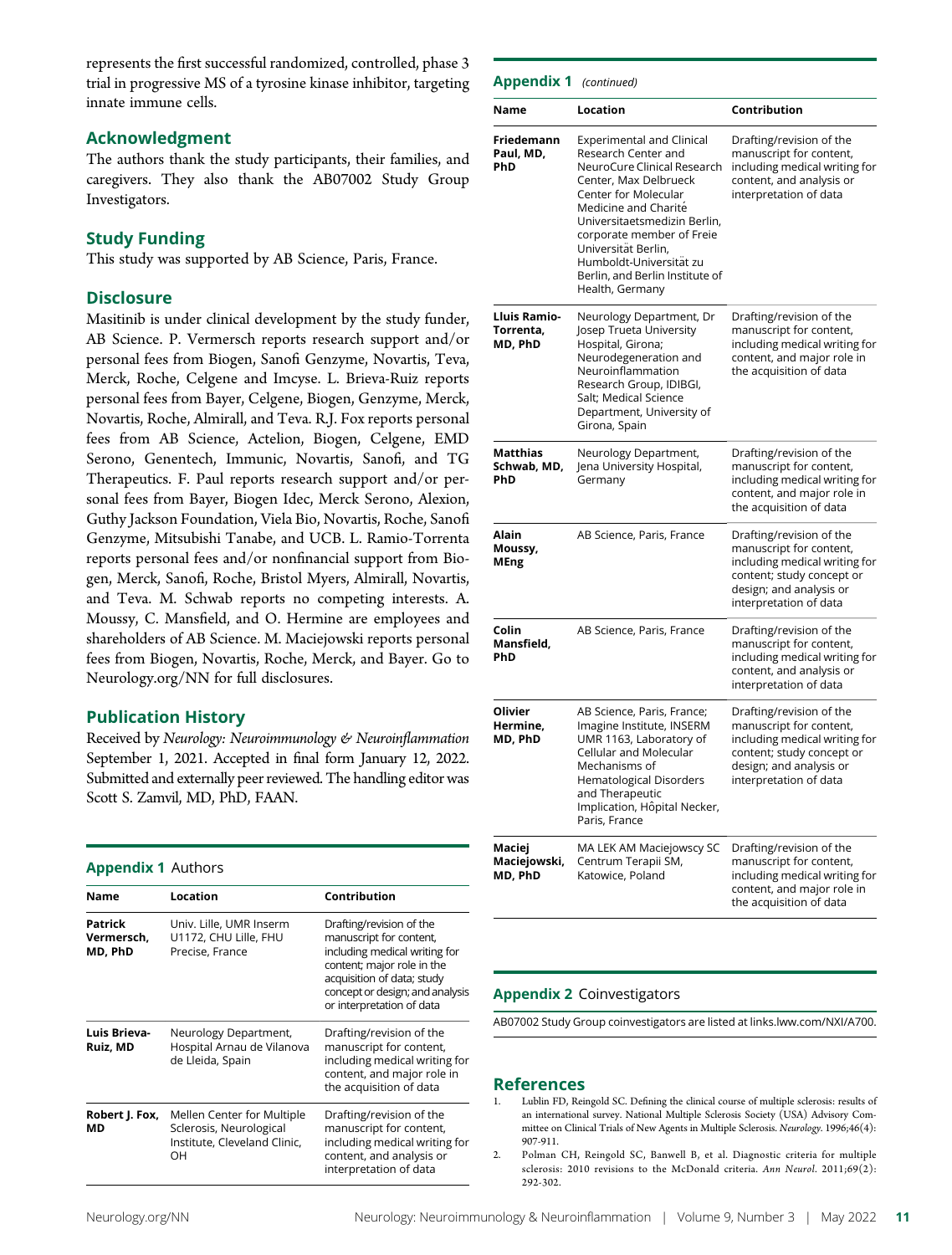- 3. Krieger SC, Cook K, De Nino S, Fletcher M. The topographical model of multiple sclerosis: a dynamic visualization of disease course. Neurol Neuroimmunol Neuroinflamm. 2016;3(5):e279.
- 4. Lublin FD, Reingold SC, Cohen JA, et al. Defining the clinical course of multiple sclerosis: the 2013 revisions. Neurology. 2014;83(3):278-286.
- 5. Stys PK, Tsutsui S. Recent advances in understanding multiple sclerosis. F1000Res. 2019;8:F1000 Faculty Rev-2100.
- 6. Hendriksen E, van Bergeijk D, Oosting RS, Redegeld FA. Mast cells in neuroinflammation and brain disorders [published correction appears in Neurosci Biobehav Rev. 2017;83:774]. Neurosci Biobehav Rev. 2017;79:119-133.
- 7. Fani Maleki A, Rivest S. Innate immune cells: monocytes, monocyte-derived macrophages and microglia as therapeutic targets for Alzheimer's disease and multiple sclerosis. Front Cell Neurosci. 2019;13:355.
- 8. Skaper SD, Facci L, Zusso M, Giusti P. An inflammation-centric view of neurological disease: beyond the neuron [published correction appears in Front Cell Neurosci. 2020;13:578]. Front Cell Neurosci. 2018;12:72.
- 9. Skaper SD, Facci L, Giusti P. Mast cells, glia and neuroinflammation: partners in crime? Immunology. 2014;141(3):314-327.
- 10. Dubreuil P, Letard S, Ciufolini M, et al. Masitinib (AB1010), a potent and selective tyrosine kinase inhibitor targeting KIT. PLoS One. 2009;4(9):e7258.
- 11. Vermersch P, Benrabah R, Schmidt N, et al. Masitinib treatment in patients with progressive multiple sclerosis: a randomized pilot study. BMC Neurol. 2012;12:36.
- 12. Mora JS, Genge A, Chio A, et al. Masitinib as an add-on therapy to riluzole in patients with amyotrophic lateral sclerosis: a randomized clinical trial. Amyotroph Lateral Scler Frontotemporal Degener. 2020;21(1-2):5-14.
- 13. Trias E, Ibarburu S, Barreto-Núñez R, et al. Post-paralysis tyrosine kinase inhibition with masitinib abrogates neuroinflammation and slows disease progression in inherited amyotrophic lateral sclerosis. J Neuroinflammation. 2016;13(1):177.
- Piette F, Belmin J, Vincent H, et al. Masitinib as an adjunct therapy for mild-tomoderate Alzheimer's disease: a randomised, placebo-controlled phase 2 trial. Alzheimers Res Ther. 2011;3(2):16.
- 15. Li T, Martin E, Abada YS, et al. Effects of chronic masitinib treatment in APPswe/ PSEN1dE9 transgenic mice modeling Alzheimer's disease. J Alzheimers Dis. 2020; 76(4):1339-1345.
- 16. Brown MA, Weinberg RB. Mast cells and innate lymphoid cells: underappreciated players in CNS autoimmune demyelinating disease. Front Immunol. 2018;9:514.
- 17. Jones MK, Nair A, Gupta M. Mast cells in neurodegenerative disease. Front Cell Neurosci. 2019;13:171.
- 18. Luo C, Jian C, Liao Y, et al. The role of microglia in multiple sclerosis. Neuropsychiatr Dis Treat. 2017;13:1661-1667.
- 19. European Medicines Agency. Guideline on clinical investigation of medicinal products for the treatment of multiple sclerosis. Committee for Medicinal Products for

Human Use (CHMP). EMA/CHMP/771815/2011, Rev. 2. [ema.europa.eu/en/](https://www.ema.europa.eu/en/clinical-investigation-medicinal-products-treatment-multiple-sclerosis) [clinical-investigation-medicinal-products-treatment-multiple-sclerosis](https://www.ema.europa.eu/en/clinical-investigation-medicinal-products-treatment-multiple-sclerosis) (accessed 9 September 2020).

- 20. Kurtzke JF. Rating neurologic impairment in multiple sclerosis: an expanded disability status scale (EDSS). Neurology. 1983;33(11):1444-1452.
- 21. Lipsitz S, Fitzmaurice G. Generalized estimation equations for longitudinal data analysis. In: Longitudinal Data Analysis. Chapman & Hall/CRC; 2008:43-78.
- 22. Pedroza C, Truong VTT. Estimating relative risks in multicenter studies with a small number of centers—which methods to use? A simulation study. Trials. 2017;18(1): 512.
- 23. Kenward M. Controlled multiple imputation methods for sensitivity analyses in longitudinal clinical trials with dropout and protocol deviation. Clin Invest. 2015;5: 311-320.
- 24. Fischer JS, Rudick RA, Cutter GR, Reingold SC. The multiple sclerosis functional composite measure (MSFC): an integrated approach to MS clinical outcome assessment. National MS Society Clinical Outcomes Assessment Task Force. Mult Scler. 1999;5(4):244-250.
- 25. Meca-Lallana V, Berenguer-Ruiz L, Carreres-Polo J, et al. Deciphering multiple sclerosis progression. Front Neurol. 2021;12:608491.
- 26. Lortholary O, Chandesris MO, Bulai Livideanu C, et al. Masitinib for treatment of severely symptomatic indolent systemic mastocytosis: a randomised, placebocontrolled, phase 3 study. Lancet. 2017;389(10069):612-620.
- 27. Zappulo E, Buonomo AR, Saccà F, et al. Incidence and predictive risk factors of infective events in patients with multiple sclerosis treated with agents targeting CD20 and CD52 surface antigens. Open Forum Infect Dis. 2019;6(11): ofz445.
- 28. Chahin S, Berger JR. A risk classification for immunosuppressive treatment-associated progressive multifocal leukoencephalopathy. J Neurovirol. 2015;21(6):623-631.
- 29. Montalban X, Hauser SL, Kappos L, et al. Ocrelizumab versus placebo in primary progressive multiple sclerosis. N Engl J Med. 2017;376(3):209-220.
- 30. Kappos L, Bar-Or A, Cree BAC, et al. Siponimod versus placebo in secondary progressive multiple sclerosis (EXPAND): a double-blind, randomised, phase 3 study [published correction appears in Lancet. 2018;392(10160):2170]. Lancet. 2018; 391(10127):1263-1273.
- 31. Gehr S, Kaiser T, Kreutz R, Ludwig WD, Paul F. Suggestions for improving the design of clinical trials in multiple sclerosis-results of a systematic analysis of completed phase III trials. EPMA J. 2019;10(4):425-436.
- 32. Canadian Agency for Drugs and Technologies in Health (CADTH). Clinical Review Report: Ocrelizumab (Ocrevus): Hoffmann-La Roche Limited. : Canadian Agency for Drugs and Technologies in Health; 2017.
- 33. Kwon HS, Koh SH. Neuroinflammation in neurodegenerative disorders: the roles of microglia and astrocytes. Transl Neurodegener. 2020;9(1):42.